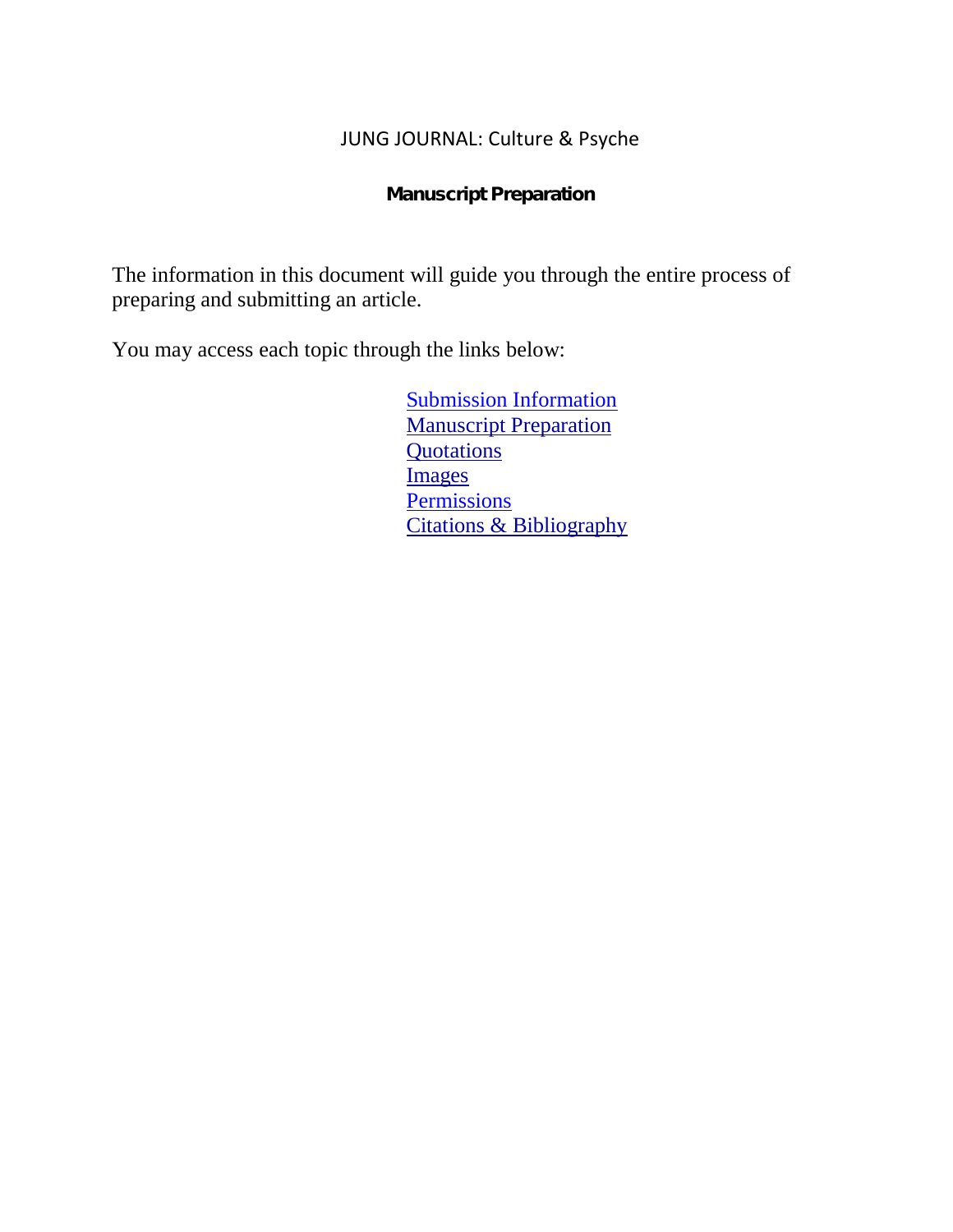## SUBMISSIONS

We welcome original submissions, not published or submitted for publication elsewhere (online or in print), from all parts of the world and from all disciplines.

Articles should reflect a psychological attitude and in depth exploration of the material. Do not assume that the reader has expertise in a related field.

Occasionally, significant articles that have not been published previously in English are accepted, if appropriate permissions are obtained. Contact the Editor for more information.

It is recommended that you contact the Editor if you have a question about your topic or the Review Editor to find out if a film or book or other work is already being reviewed.

Due to the number of submissions we receive, we regret that we are unable to read manuscripts and make suggestions prior to a formal submission.

Before submitting an article, we strongly advise that you examine several issues of JUNG JOURNAL to see if your article would be appropriate. We encourage you to have your paper edited prior to your original submission. If your article requires substantial editing, you will be asked to work with a professional editor and then resubmit it.

The editorial and blind peer reviews of a feature article may take several months or more, due to the number of submissions we receive. However, please re-contact us after ten days if you do not receive an e-mail acknowledging your submission.

Poetry is by invitation only at this time.

If your article is accepted for publication, it will be edited and copy edited, with changes reviewed by you. Thank you for considering JUNG JOURNAL.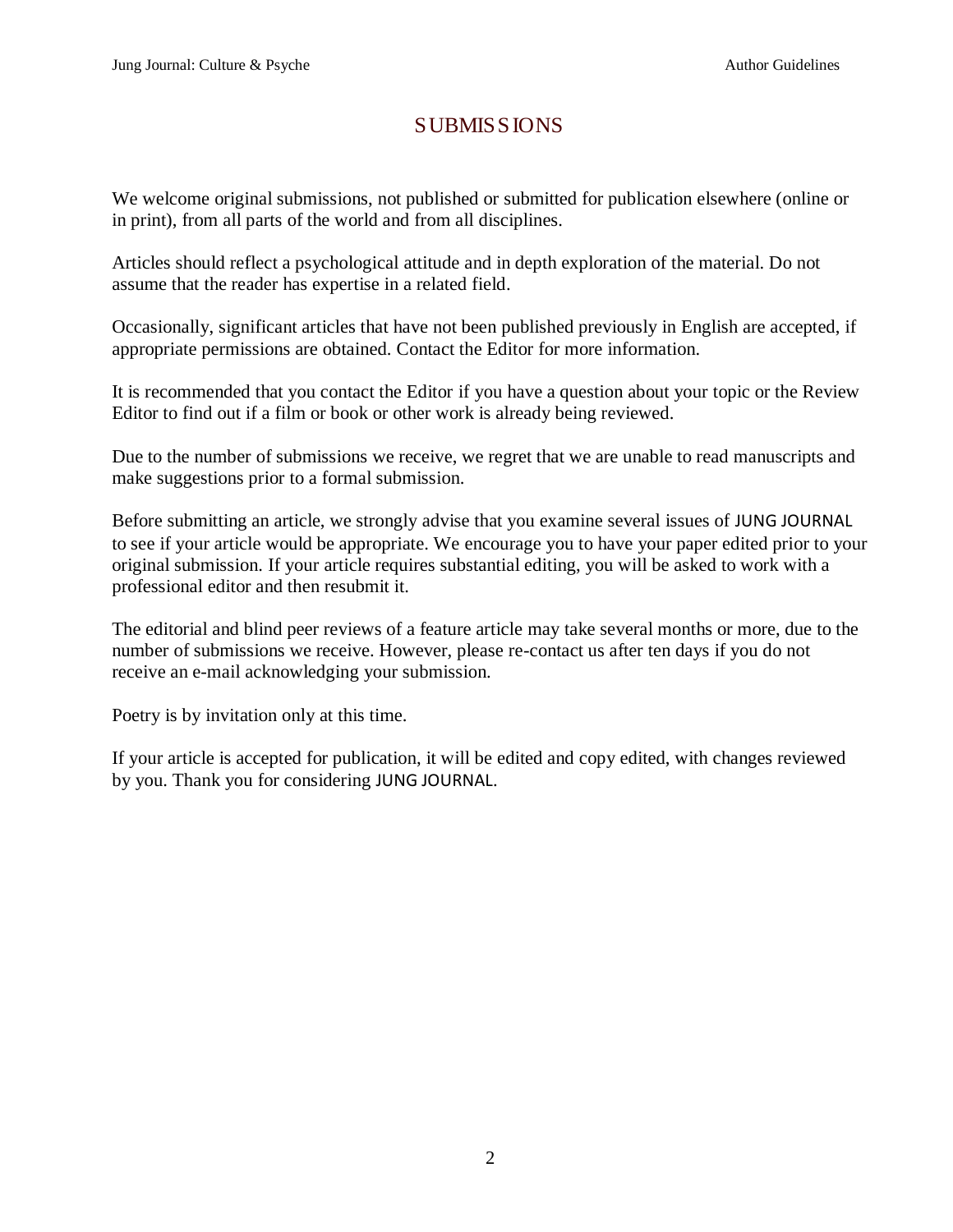# <span id="page-2-1"></span>MANUSCRIPT PREPARATION and ORGANIZATION

<span id="page-2-0"></span>These instructions are precise. If you are not familiar with formatting with Microsoft Word or preparing references and images, you may wish to obtain professional assistance.

Submit your manuscript to the Managing Editor, [LeeAnn Pickrell.](mailto:(leeannpickrell@me.com?subject=Jung%20Journal%20Submission) She will check it for completeness and return it to you if it is incomplete or not properly formatted.

JUNG JOURNAL is formatted according to the standard of *The Chicago Manual of Style* (16th ed.), available as a book or online: [www.chicagomanualofstyle.org](http://www.chicagomanualofstyle.org/)

## MANUSCRIPT SECTIONS for all articles, including reviews and interviews

TITLE. We prefer titles of less than five words, but you may add a subtitle. Please also suggest a running title if your title is long.

If you are submitting a review, below the title of the review give the complete reference information for the book, film, or work of art. If you are reviewing a film based on a book, include the complete reference for the book, as well.

AUTHOR'S NAME. No degrees or affiliations here. These can be included in the Author's Statement.

TEXT. Continue to double-space in 12 point Times New Roman font, regular, and left-justify throughout, except for poetry and long quotations (see below). Use 1-inch margins.

Indicate major headings by [1] and subheadings by [2].

Use a single, not double, space at the end of a sentence and after any punctuation, such as a comma, colon, or semi-colon. You can set your Preferences in Microsoft Word to do this.

Indicating paragraphs: Do not use indents or tabs. Use a double return (not a tab or indent) to indicate a new paragraph.

Set long quotes (greater than 50 words) separate from the text and indented 0.5 inches from the margin.

Do not include headers or footers.

BIBLIOGRAPHY. See [Citations and Bibliography](#page-5-0) for details.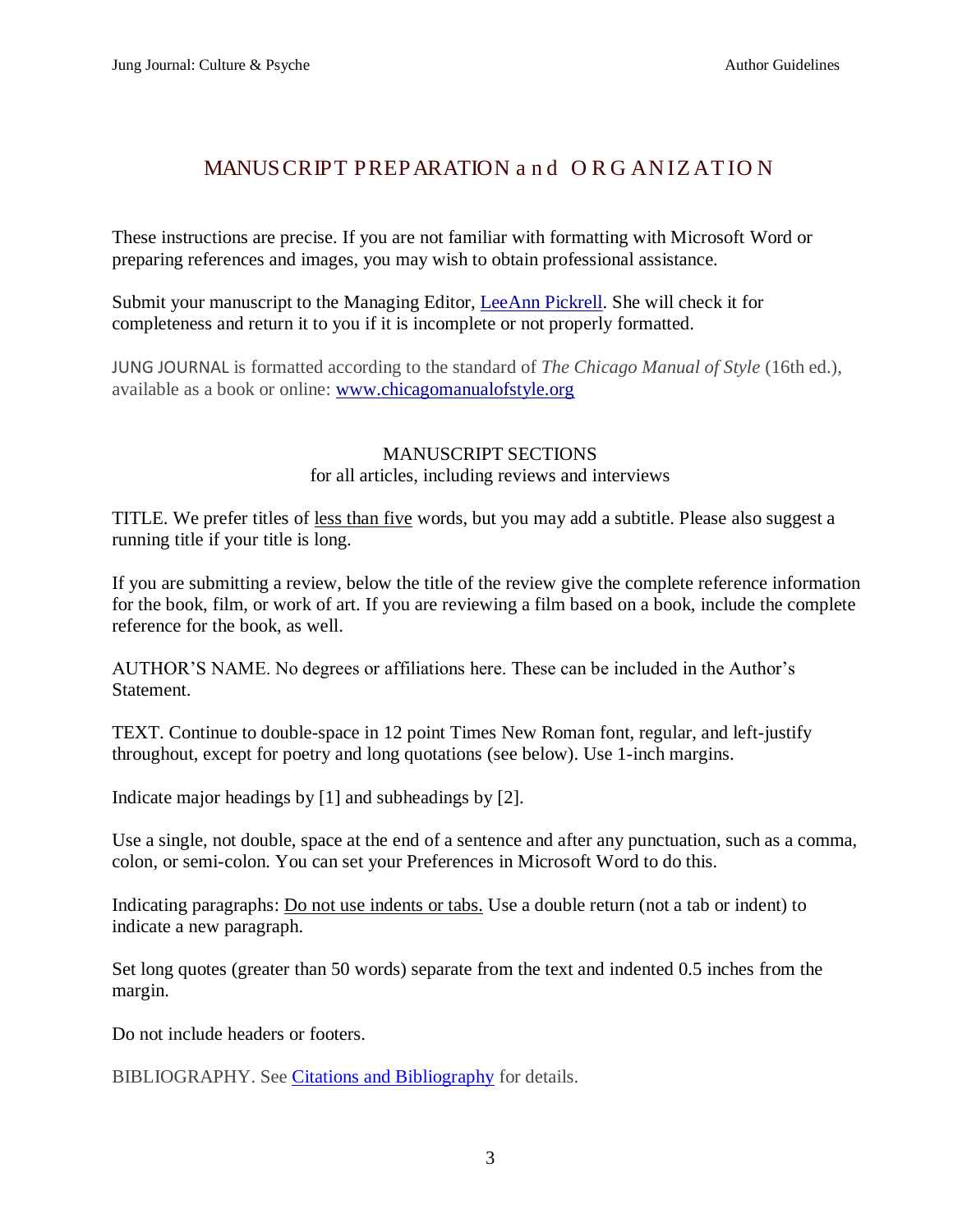## ACKNOWLEDGMENTS (optional)

AUTHOR IDENTIFYING STATEMENT. This statement may include institutional affiliations, degrees, professions, special interests, publications, etc.

Please limit it to 100 words. It should end with *Correspondence:* followed by an email address and, if you'd like, a postal mailing address.

ABSTRACT. 100 words or less is preferred. (to be included with all articles, reviews, and interviews)

KEY WORDS. These are used by indexing services, so please include both names and topics, putting them in alphabetical order. Include five to ten key words.

# <span id="page-3-2"></span>**OUOTATIONS**

<span id="page-3-0"></span>FORMATTING QUOTATIONS IN YOUR TEXT: Quotes should be exactly as they appear in the original, including punctuation. If words or phrases are omitted from within the quote, this should be indicated by an ellipsis: ….

PERMISSIONS. Under the convention of "fair dealing for the purposes of criticism and review" by the Society of Authors, permission is not required for extracts of less than 500 words, which are not used simply to "embellish the text." *The Chicago Manual of Style 16* also offers general rules on fair use (Chicago 4.77–4.87).

Multiple extracts from the same work may total up to 800 words, with each extract no longer than 300 words.

For poetry, the permitted length is 40 lines, or one quarter of the poem, whichever is less.

If the author is a well-known literary figure, it is advisable to obtain permission regardless.

Please check the accuracy of quotes very carefully. This is solely the author's responsibility.

Quotes of 50 words or less in length should be enclosed within "double quotation" marks (American usage). However, a quote within a quote is enclosed with 'single quotation' marks, even though there are "double quotation" marks in the original.

<span id="page-3-3"></span><span id="page-3-1"></span>Quotes over 50 words in length should be separated from the text and indented 0.5 inch from the left margin. Do not use the spacebar or tab; use the paragraph format function. In Word, this can be found on the Home ribbon. A return should separate the quote from the text above and below it. But only use a double return below the quote if you wish to begin a new paragraph.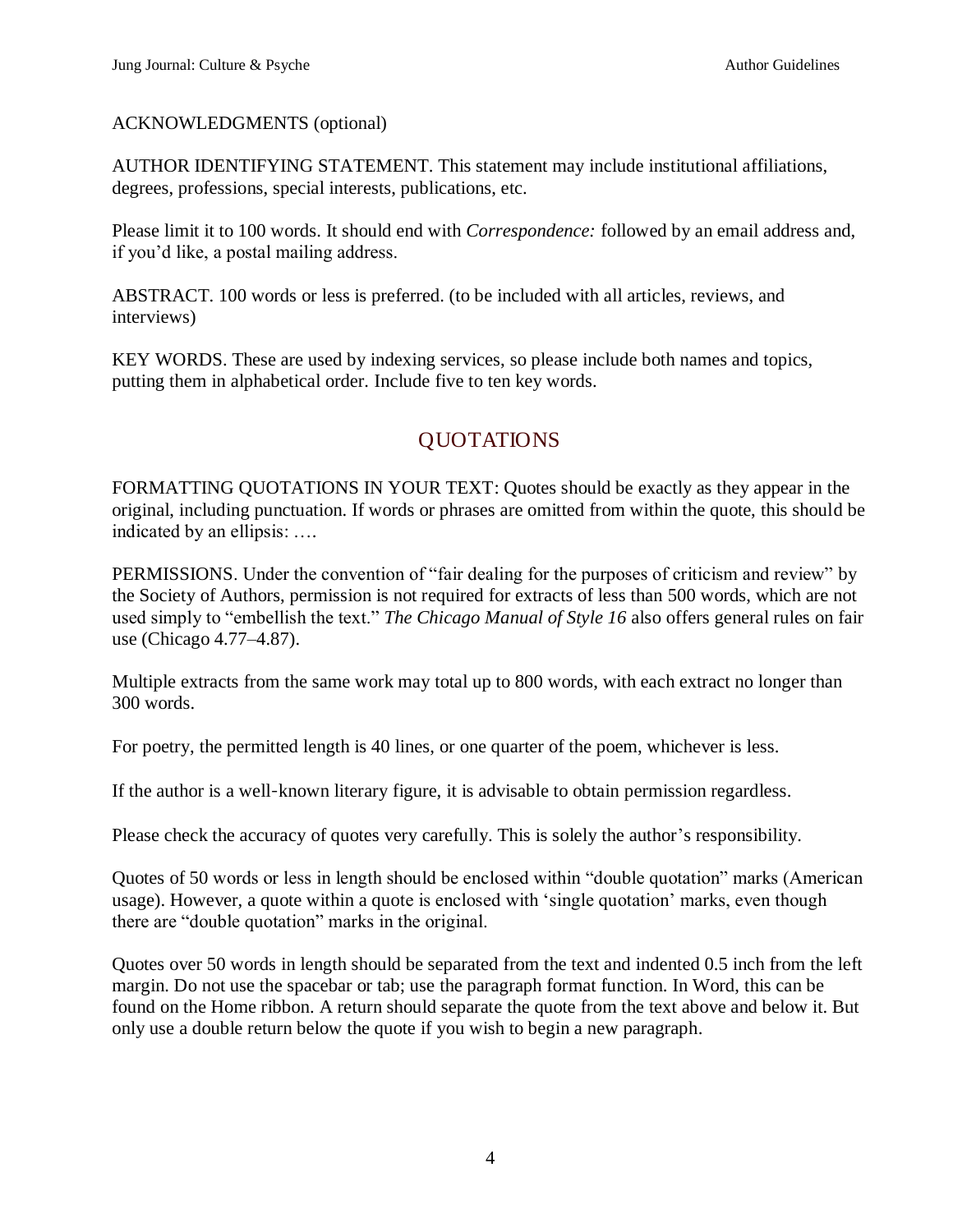## **IMAGES**

If you would like to include images, be sure to indicate within the text where the image should be placed, numbering the images with your last name.# of image in order.

With your submission, you may submit low-resolution images in jpg or pdf form for initial consideration. Also include a figure caption. The permission line can be added by you if your article is accepted and you receive editorial approval and permission from the copyright holder to use it.

Each issue includes 16 pages in color, so many of our images appear in color. The online version will include images in color. The final decision to use an image is an editorial one, and the editor will consult with you about this when your article is edited.

If images are included in your article, it will be your responsibility to obtain permission to use the images (see Permissions page) and to pay for any fees. You must also provide high quality (300 dpi or pixels per inch, or 150 pixels per centimeter). You should check with the Managing Editor or Editor to find out what size images to send. You can make arrangements to send the images via Dropbox or another online service.

Indicate desired image placement in your text; however, final placement and size is determined by the Editor. Here is a prototype:

 $\langle$ TQ>Place smith1.tif as close to the paragraph above as possible. $\langle$ TQ>

<TQ>captions for image<TQ>

## **Apollo Meets Dionysus, Greek Amphora, 450 BCE**

(Louvre Paris, by permission. Photograph: ArtResource, New York)

# <span id="page-4-1"></span>PERMISSIONS

<span id="page-4-0"></span>PERMISSIONS, including any fees, are the author's responsibility.

All sources should be acknowledged, even if permission is not required. If in doubt, seek permission.

The proper permission line should be included in your caption or at the end of a quote.

(See the [Quotations](#page-3-0) and [Images](#page-3-1) pages for additional formatting information.)

If you have any questions about the permissions process, please contact [LeeAnn Pickrell,](mailto:leeannpickrell@me.com?subject=Jung%20Journal%20Permission%20Form) Managing Editor. You can also find more information about permissions on the Taylor & Francis website:

<http://authorservices.taylorandfrancis.com/using-third-party-material-in-your-article/>

You will also need to send the Managing Editor of copy of any permissions documents.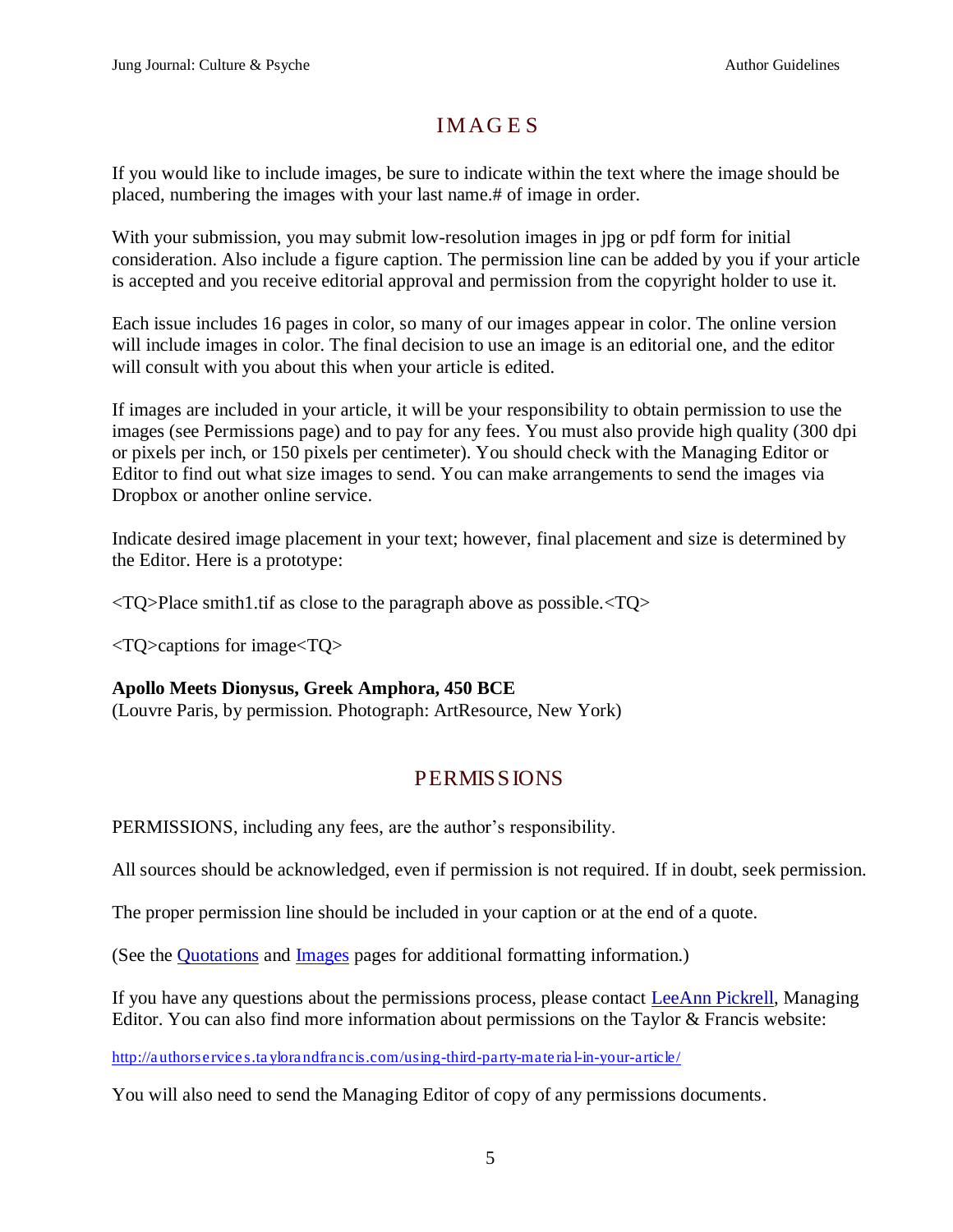Your article cannot go to page proofs until all permissions are complete. We recommend that you request permissions as soon as your article is (provisionally) accepted.

IMAGE PERMISSIONS. Permission must be obtained for all images that are copyrighted or the property of a collection or library. It is the responsibility of the author to pay any permission fees.

You may also be required to pay a fee for the use of a slide or quality photograph you obtain from a museum, library, or other source.

Please note that permission is always required for quoting song lyrics.

If your article is accepted after all necessary revisions and completions, the Routledge author agreement will be sent to you. Final acceptance of your article requires receipt the signed Agreement and all necessary 3rd party permissions.

Scanned pdfs of the permissions forms may be e-mailed to the Managing Editor, [leeannpickrell@me.com](mailto:leeannpickrell@me.com) as attached documents. She can also provide you with information about how to mail them to her.

Be sure to keep copies for your own records.

# <span id="page-5-1"></span>CITATIONS and BIBLIOGRAPHY

<span id="page-5-0"></span>JUNG JOURNAL uses the *Chicago 16* Author-Date style for citations and the bibliography References to Jung's *Collected Works* are an exception. Sources are briefly cited in the text, usually in parentheses, by author's last name and date of publication, along with any relevant page numbers. The short citations are amplified in the Bibliography, where full bibliographic information is provided.

CITATIONS. The accuracy of citations is the author's responsibility. Reference information must be provided within the text for all quotations and for paraphrased material or ideas that are substantially the work, or based on the work, of another author. Include page references for any quotes and for specific points that are not general to the entire work.

BOOK REVIEWS. If you are writing a review of a single book, with quotes from that book, you need not include the author and publication date for each citation, unless a citation from another author precedes it.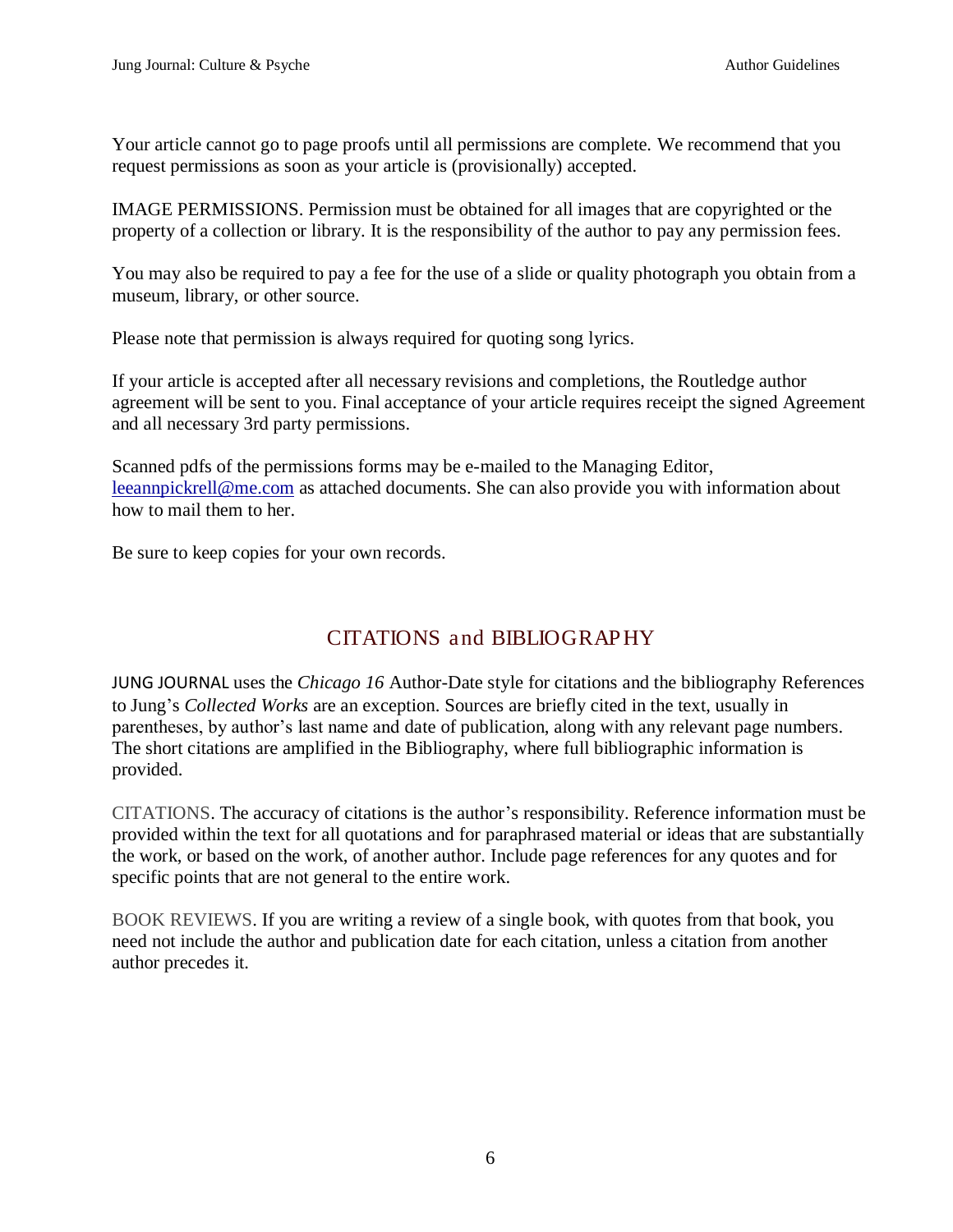## **SAMPLE ENTRIES**

#### **Book with one author:**

Edinger, Edward F. 1972. *Ego and Archetype: Individuation and the Religious Function of the Psyche.* New York: G. P. Putman's Sons.

#### *Text citation:*

Note that once a source has been identified for subsequent references within the same paragraph, you only need to include the page number if no other sources are cited between the two.

Edinger then writes the following:

The blood here serves as a kind of glue or binding agent. Half of it is thrown on Yahweh, represented by his altar, and half is thrown on the people. The people are thus united with God "in one blood." God and people have participated in a joint baptism or solutio, which unites them in a communion. (1972, 229)

And he adds, "The idea of the 'blood of the covenant' is picked up again in the New Testament and applied to the blood of Christ" (229).

#### **Two or more authors:**

White, Michael, and David Epston. 1990. *Narrative Means to Therapeutic Ends.* New York: Norton. *Text citation:*

Narrative therapy started from this perspective (White and Epston 1990).

For four or more authors, list all of the authors in the reference list; in the text, list only the first author, followed by *et al*. ("and others"):

(Barnes et al. 2010)

#### **Electronic book:**

If a book is available in more than one format, cite the version you consulted. For books consulted online, list a URL. If no fixed page numbers are available, you can include a section title or a chapter or other number.

- Singer, Tom, and Samuel Kimbles, eds. 2004. *The Cultural Complex: Contemporary Jungian Perspectives on Psyche and Society.* Hove and New York: Brunner-Routledge. Kindle edition.
- Kurland, Philip B., and Ralph Lerner, eds. 1987. *The Founders' Constitution*. Chicago: University of Chicago Press. [http://press-pubs.uchicago.edu/founders/.](http://press-pubs.uchicago.edu/founders/)

*Text citation:*

(Kurland and Lerner, chap. 10, doc. 19)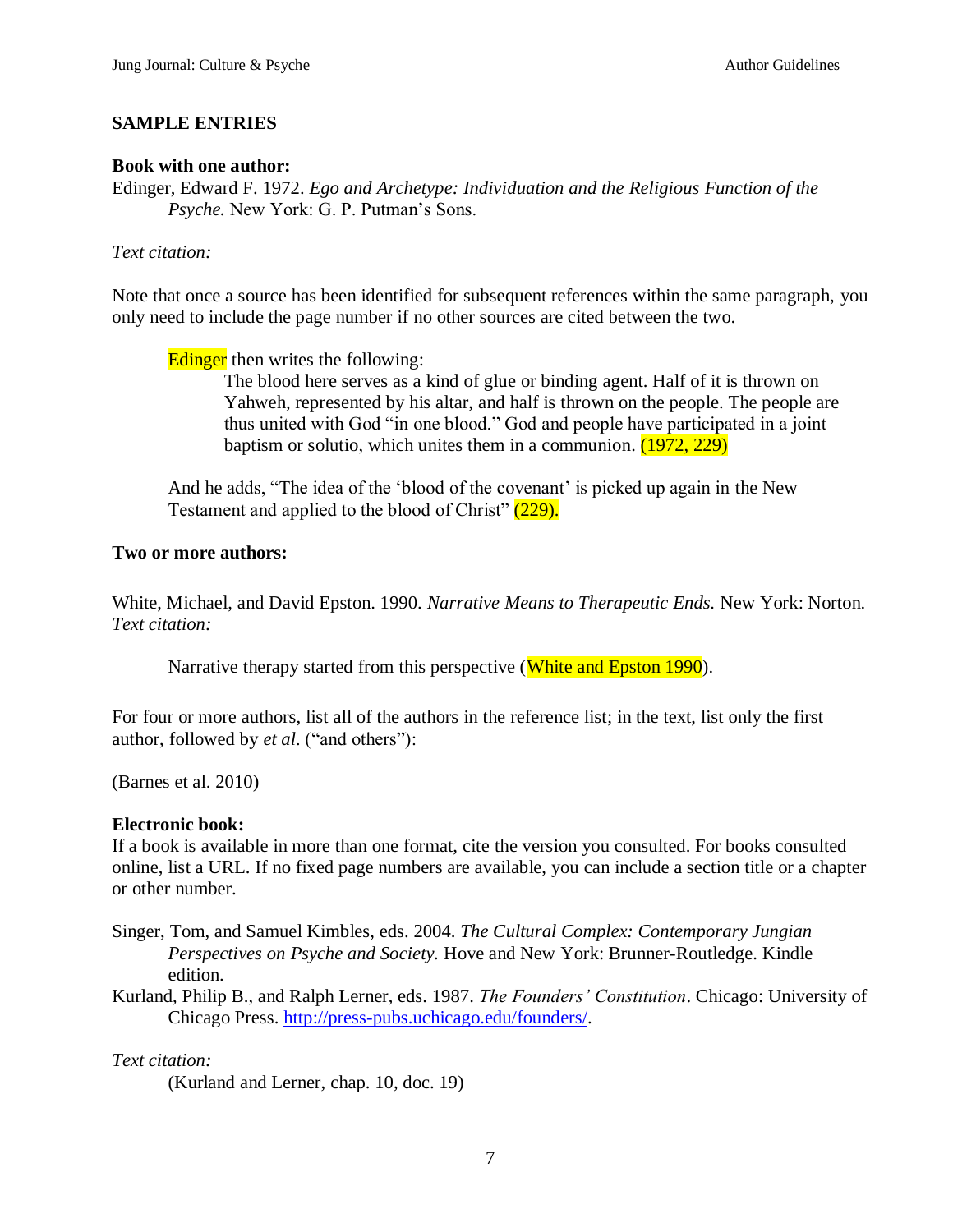## **Chapter in an edited volume:**

Beebe, John. 2002. "The Place of Integrity in Spirituality." In *The Psychology of Mature Spirituality: Integrity, Wisdom, Eranscendence,* edited by Polly Young-Eisendrath and Melvin E. Miller, 11–20. London and Philadelphia: Routledge.

*Text Citation:*

The importance of such study in the clinical-spiritual realm is emphasized by **John Beebe**, who observes that "it is the *integrity of consciousness* that assures our ability to see if the spirit is capable of moving us in the direction of greater awareness or condemning us to repetitive impulse" (2002, 16; italics added).

#### **Book with author and editor and translator cited:**

Jung, C. G. 2009. *The Red Book: Liber Novus.* Edited by Sonu Shamdasani. Translated by Mark Kyburz, John Peck, and Sonu Shamdasani. New York: W. W. Norton & Company.

## *Text citation*:

Often, though, Jung makes a connection between the Self and God, such as in *The Red Book* where he says, "Through uniting with the self we reach God"  $(2009, 338)$ .

## **Editor or translator cited instead of author:**

Lattimore, Richmond, trans. 1951. *The Iliad of Homer*. Chicago: University of Chicago Press.

*Text citation*: (Lattimore, 1951, 91–92)

## **Preface, foreword, introduction, or similar part of book:**

Hoerni, Ulrich. 2009. Preface to *The Red Book* by C. G. Jung, viii–ix. New York: W. W. Norton & Company.

*Text citation*: (Hoerni 2009, ix)

## **Article in a journal:**

Main, Roderick. 2013. "Secular and Religious: The Intrinsic Doubleness of Analytical Psychology and the Hegemony of Naturalism in the Social Sciences." *Journal of Analytical Psychology*  58(1):366–386.

*Text citation*:

"There can be no doubt about C. G. Jung's interest in both the secular world…and the religious world….[T]he psychological model Jung developed, drawing on his dual commitments, is both secular and religious" (Main 2013, 366–367).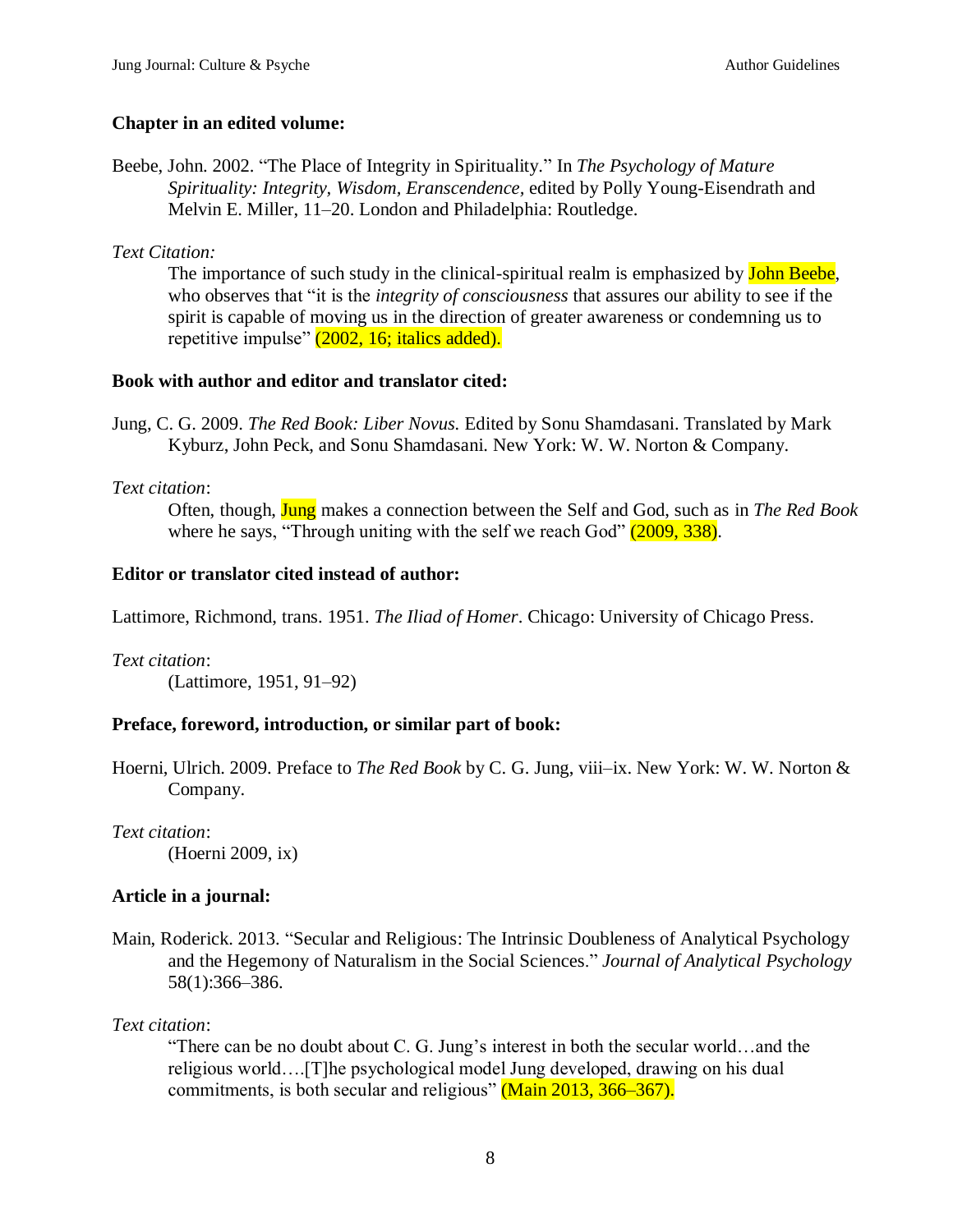## **Articles in online journal:**

Kirsch, Tom. 2008. "Joseph Lewis Henderson 1903–2007: A Biography." *Jung Journal: Culture & Psyche* 2(1):78–97. doi: 10.1525/jung.2008.2.1.78.

*Text citation*: (Kirsch 2008, 96)

If the doi is not available, list the URL.

Austin, Ramona. 2011. "Called by the Spirits: Four African-American Self-Taught Artists and the Venice Artists and the Venice Biennale." *The Folk Art Society of America* 23(1). [http://folkart.org/print/mag/called-by-the-spirits.](http://folkart.org/print/mag/called-by-the-spirits)

#### **Movie**

*Riding Alone for Thousands of Miles*. 2005. Screenplay by Jingzhi Zou. Directed by Zhang Yimou. Sony Pictures Classics.

#### *Text citation:*

Urged on by our own void, I offer the story of an old man in the film, *Riding Alone for Thousands of Miles* (2005), well past sixty, who inspires a provocative model for a transformational journey of discovery and contribution in the late years.

#### **Secondary sources:**

For secondary sources, only the secondary source needs to be listed in the bibliography. In the text, mention the original author and date in the text. The text citation should include the words "quoted  $in$ "

Bachelard, Gaston. 1968. *The Philosophy of No.* Translated by G. C. Waterson. New York: Orion Books.

#### *Text citation:*

In his 1950 book *Science and Sanity,* Korzybski said that students need a training in "nonidentity" in order to "free themselves from their own habits of thinking" (quoted in Bachelard 1968, 288–289).

#### **Paper presented at a conference, not published**

Crowder, Catherine, and Martin Schmidt. 2014. "States of Grace: Eureka Moments and the Recognition of the Unthought Known." Paper presented at the Society for Analytical Psychology, London, England, November 22.

#### *Text citation:*

(Crowder and Schmidt 2014)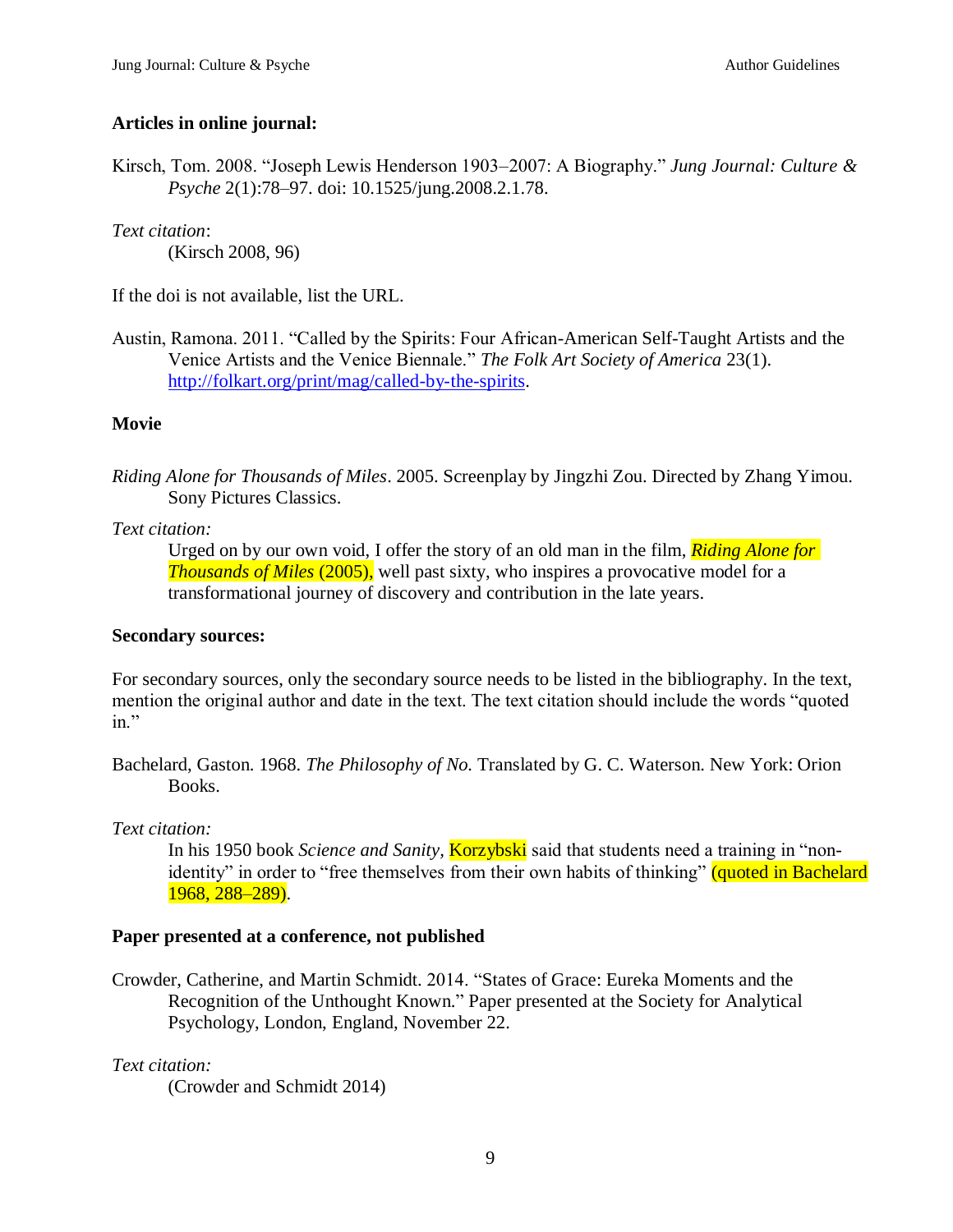#### **Thesis or dissertation:**

Choi, Mihwa. 2008. "Contesting *Imaginaires* in Death Rituals during the Northern Song Dynasty." PhD diss., University of Chicago.

## **Book review:**

Siegelman, Ellen. 2015. "Theft Through the Ages." Review of *The Psychology of Theft and Loss: Stolen and Fleeced,* by Robert Tyminski. Jung Journal: Culture & Psyche 9(4):86–88.

### **Materials that only needs to be mentioned in the text:**

#### **Articles in newspapers and popular magazines**

Newspaper and magazine articles may be cited in running text, and they are commonly omitted from a reference list.

In a column in the *International New York Times* on October 24, 2015, David Brooks dropped this provocative comment: "We are the only animals who are naturally unfinished. We have to bring ourselves to integration and to coherence."

If you do include the article in the reference list, use this format:

Brooks, D. 2015. Lady Gaga and the Life of Passion. *International New York Times,* October 24. http://www.nytimes.com/2015/10/23/opinion/lady-gaga-and-the-life-of-passion.html? r=0.

## **Websites**

A citation to website content can often be limited to a mention in the text ("As of July 19, 2008, the McDonald's Corporation listed on its website…"). Because such content is subject to change, include an access date or, if available, a date that the site was last modified. In the absence of a date of publication, use the access date or last-modified date as the basis of the citation.

## **Blogs**

Blog entries or comments may be cited in running text ("In a comment posted to *The Becker-Posner Blog* on February 23, 2010…)

#### **Emails, texts, or other personal communications**

E-mail and text messages may be cited in running text ("In a text message to the author on June 2016, Robert Reynolds revealed…") and they are rarely listed in a reference list. In parenthetical citations, the term *personal communication* (or *pers. comm.*) can be used.

(Robert Reynolds, pers. comm., June 2016)

## **MORE ABOUT ENDNOTES**

Use Word's Endnote feature for endnotes. We don't use footnotes. Endnotes are reserved for material that comments on the text, provides an explanation of a source, or provides further details that don't fit with the main text flow but that readers would find interesting. Details of a personal